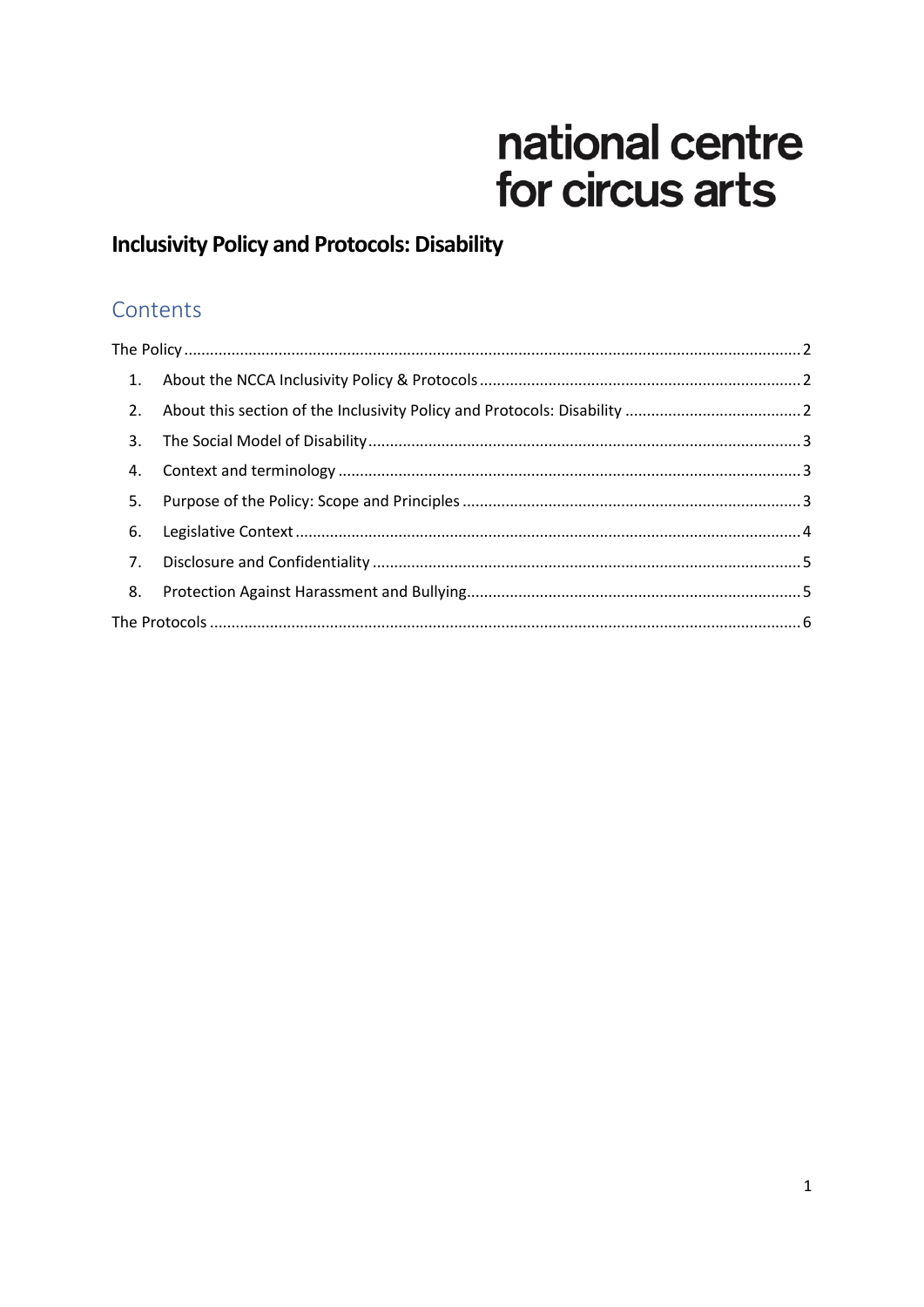## <span id="page-1-1"></span><span id="page-1-0"></span>**The Policy**

## **1. About the Inclusivity Policy & Protocols**

- 1.1 The Inclusivity Policy and Protocols are designed to embed and support an inclusive environment for all members of the NCCA, from staff to students and beyond. There are several sections to the Inclusivity Policy and Protocols, including:
	- Allyship & Being an Active Bystander
	- Bereavement Support
	- **•** Disabilities
	- **•** Gender Identity
	- Health and Wellbeing
	- Religious Belief and Religious Observance
	- Sexuality and Sexual Orientation
	- Tackling Racial Inequality
- 1.2 The Inclusivity Policy and Protocols are a key part of the NCCA Inclusive Cultures Strategy. Policies which fall under the Inclusive Cultures Strategy include:
	- Access and Participation Plan
	- Code of Behaviour
	- Framework for Contextual Admissions
	- Inclusivity Protocols:
		- o Allyship & Being an Active Bystander
		- o Disabilities
		- o Gender Identity
		- o Health and Wellbeing
		- o Religious Belief and Religious Observance
		- o Sexuality and Sexual Orientation
		- o Tackling Racial Inequality
	- Policy on Sexual Misconduct, Harassment and Related Behaviours
	- Safeguarding Policy
	- Guide to Student Support
	- Support Through Studies Policy and Procedures

## **2. About this section of the Inclusivity Policy and Protocols: Disability**

- <span id="page-1-2"></span>2.1 NCCA is committed to ensuring the inclusion of all students regardless of complex and diverse needs such as disabilities including physical/sensory impairments, mental health difficulties, learning differences, and neurodiversities.
- 2.2 This section of the Policy and Protocols is intended to support and facilitate a student's ability to engage positively and fully with their programme of study and to fulfil the expectations of the training and course regardless of any disability, impairment, or other support need. It also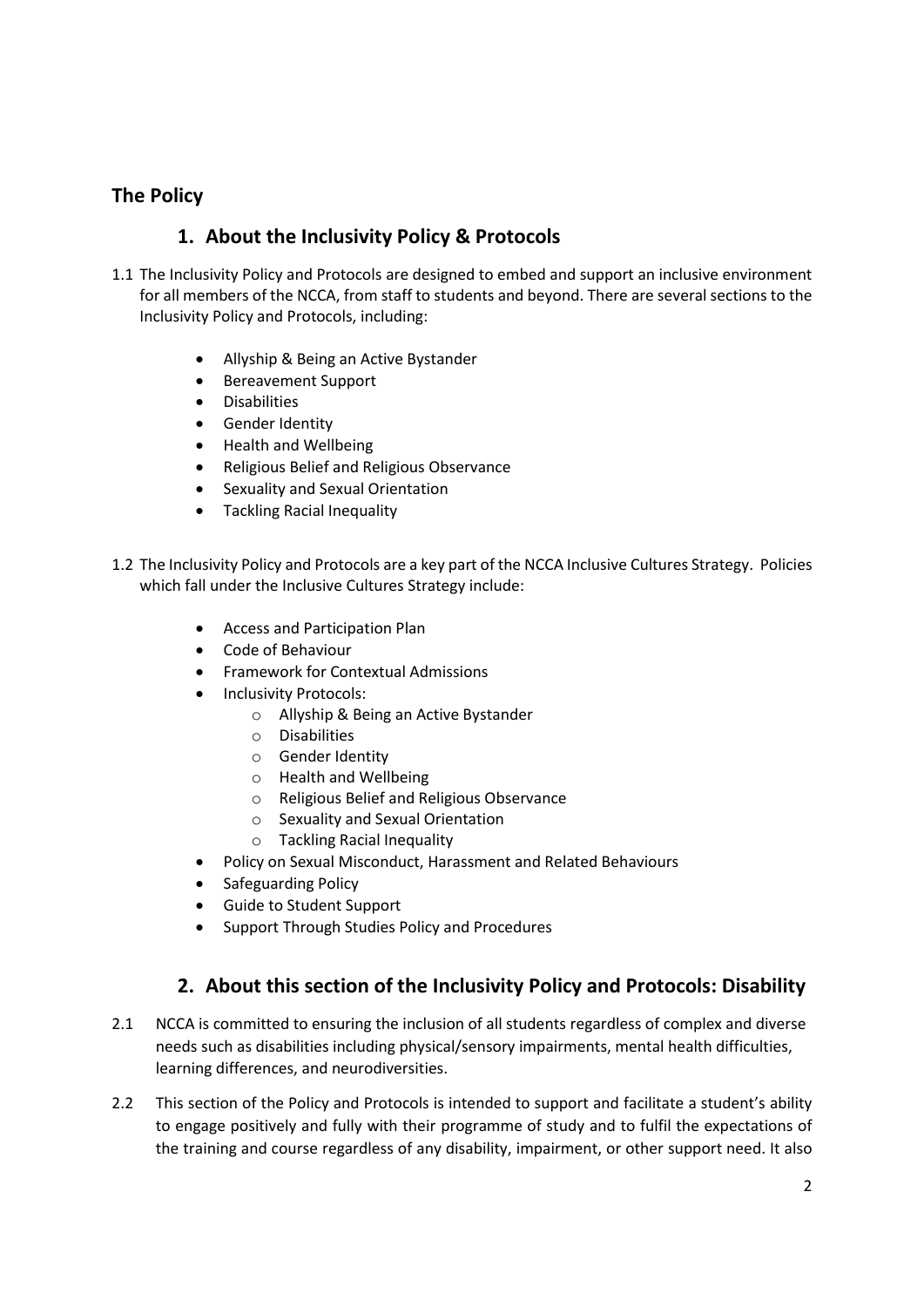aims to support and facilitate the experience of current and prospective staff of the NCCA. It is a NCCA common policy designed to support the needs of all students and staff. This Policy sits with the NCCA Support Through Studies Policy and the wider NCCA Inclusive Cultures Strategy.

## **3. The Social Model of Disability**

<span id="page-2-0"></span>3.1 NCCA operates under the Social Model of Disability. The ʻSocial Model' takes the view that society creates barriers that 'disable' people from participating fully and on an equal basis with others. Wherever possible, these barriers ought to be removed. NCCA have a commitment to removing unnecessary barriers during the application and audition or interview processes and throughout training or employment contract, and to providing appropriate support so that all students and staff can achieve their full potential

## **4. Context and terminology**

- <span id="page-2-1"></span>4.1 Under the Equality Act 2010, a person is considered disabled if they have a physical or mental impairment that has a 'substantial' and 'long-term' negative effect on their ability to carry out day-to-day activities.
- 4.2 A substantial impairment is when the effects of an impairment, while not minor nor trivial, may be alleviated or removed by aids or on-going treatment. An impairment which has lasted, or is expected to last, more than 12 months is considered long-term. This definition includes those who have had a disability in the past and/or whose impairment is fluctuating or recurring.
- 4.3 A disability can arise from a wide range of impairments, including but not limited to):
	- Sensory impairments, such as those affecting sight or hearing
	- Impairments with fluctuating or recurring effects such as depression, rheumatoid arthritis, chronic fatigue syndrome (ME) and epilepsy
	- Progressive conditions, such as motor neurone disease, muscular dystrophy, forms of dementia
	- Organ specific conditions, including respiratory problems, such as asthma, and cardiovascular diseases, including thrombosis, stroke, and heart disease
	- Cancer, HIV/AIDs, Multiple Sclerosis (MS) are covered from the point of diagnosis, even if symptoms have yet to occur
	- Specific learning differences, such as Autistic Spectrum Disorder (ASD), Dyslexia and Dyspraxia
	- Mental health conditions, such as schizophrenia, eating disorders, bipolar affective disorders, obsessive compulsive disorders, personality disorders. Depressive illnesses can amount to disabilities where they are long-term.

## **5. Purpose of the Policy: Scope and Principles**

- <span id="page-2-2"></span>5.1 This Policy and Protocols applies to students studying on a course of Higher Education who are registered students of NCCA. This Policy and Protocols also applies to staff employed by NCCA.
- 5.2 The Inclusivity Policy and Protocols sits within the NCCA's Inclusive Cultures Strategy and aligned with the NCCA Support Through Studies Policy and Guide to Student Support.
- 5.3 This section is particularly relevant to disabled staff and students including those with specific learning differences, mental health conditions, sensory and physical impairments, and other diverse and complex needs. The protocols outline the support that should be provided to an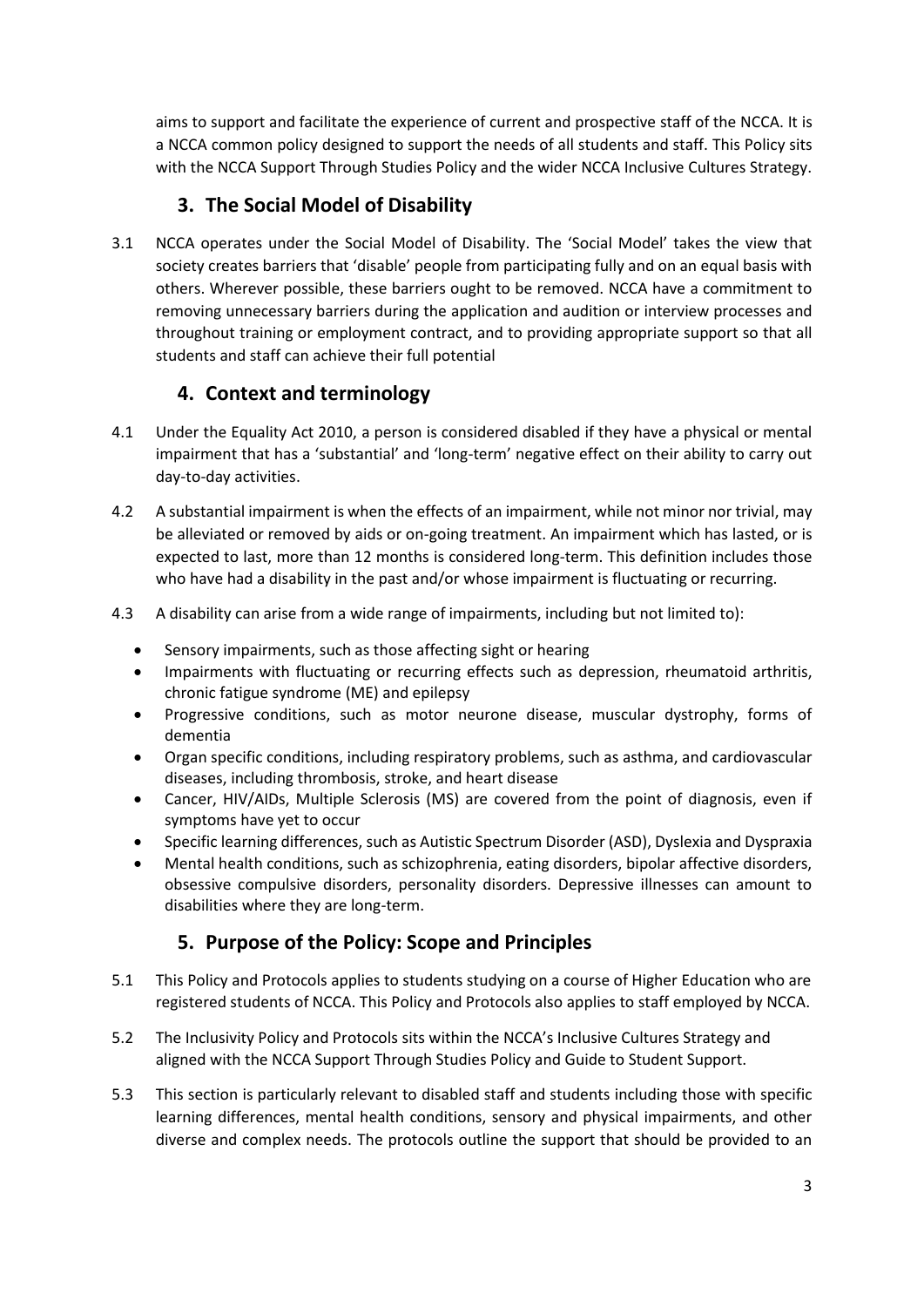individual who discloses disability. It is important to make sure that anyone who discloses a disability feels included and supported by NCCA.

- 5.4 This section is also relevant for staff and students without impairments who are directly supporting a person with an impairment. More broadly, it also seeks to support and encourage an inclusive environment for the entire NCCA community.
- 5.5 The Policy and Protocols are aimed at all staff, particularly those who manage staff or support or teach students.
- 5.6 Although the Policy and Protocols provide a framework within which disabled staff or students can be supported during their employment or education, this process should be very much informed by the individual concerned and they should be thoroughly consulted along the way.
- 5.7 Whatever the individual circumstances, NCCA is committing to being flexible, supportive, and making clear that discrimination and harassment against disabled people will not be tolerated.

## **6. Legislative Context**

- <span id="page-3-0"></span>6.1 There are three pieces of legislation that are relevant to disabled people in a Higher Education setting:
- 6.1.1 Equality Act 2010
- 6.1.2 Data Protection Act 2018 (UK)
- 6.1.3 General Data Protection Regulations (GDPR) (UK) 2018

#### 6.2 **Equality Act 2010**

- 6.2.1 Disability is a protected characteristic under the Equality Act 2010. Following this act, public bodies, such as higher education providers, must, in the exercise of their functions, have due regard to the need to:
	- eliminate discrimination, harassment, victimisation and any other conduct that is prohibited by or under this Act.
	- advance equality of opportunity between persons who share a relevant protected characteristic and persons who do not share it.
	- foster good relations between persons who share a relevant protected characteristic and persons who do not share it.
- 6.2.2 Public bodies are required to integrate consideration of equality and good relations into their day-to-day business and to consider how a function can affect different groups in different ways. This enables a higher education provider to reasonably anticipate the needs of disabled staff, students, and visitors and to address the potential impacts of any proposed changes to ensure they do not have an adverse effect.

#### 6.3 **Data Protection Act 2018 (UK) and General Data Protection Regulations 2018 (UK)**

6.3.1 The Data Protection Act 2018 (DPA 2018) complements the EU's General Data Protection Regulation 2018 (GDPR) and adds provisions specific to the UK. It has brought stricter rules and tighter controls on personal data. Information about a person's health and/or disability is considered 'special category data' under the Data Protection Act 2018. This data is subject to tighter controls than other personal data. Explicit consent is required before it can be collected, used and shared.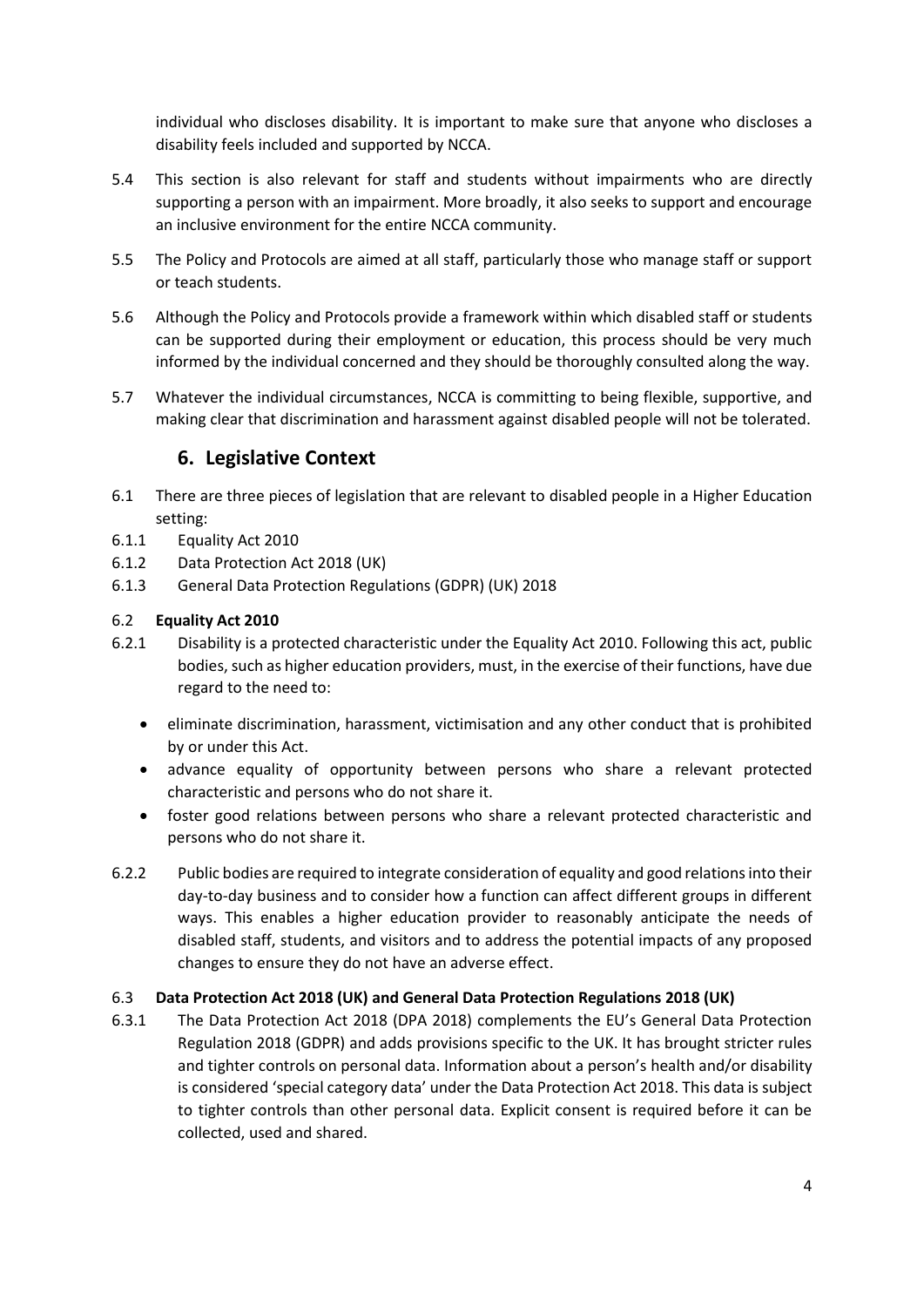- 6.3.2 The General Data Protection Regulations 2018 (GDPR) covers the data protection principles, rights and obligations set out in the Data Protection Act 2018. The lawful bases for processing personal data are set out in Article 6 of the GDPR. Articles 9 and 10 of the GDPR apply to the processing of 'special category' data (commonly referred to as 'personal sensitive data').
- 6.3.3 Personal data must be looked after properly following the seven data protection principles, which include ensuring personal data is accurate, secure and processed fairly and lawfully.
- 6.3.4 Under the DPA and GDPR, 'special category data' is afforded an extra level of confidentiality and will nearly always require explicit consent from the individual concerned prior to disclosure to another party. The NCCA also has a responsibility under the DPA and GPDR to ensure that personal information is accurate and up to date, so it is important that the School holds a correct title and name.

## **7. Disclosure and Confidentiality**

- <span id="page-4-0"></span>7.1 NCCA will respect the confidentiality of disabled people and will not reveal information without the prior agreement of the individual.
- 7.2 The decision of whether or not to disclose a disability and the timing of any disclosure belongs entirely to the individual. However, if opportunities have been given to disclose a disability and an individual decides not to then NCCA will not be able to offer them individual support or adiustments.
- 7.3 NCCA will manage the process of information sharing and will treat all personal data in accordance with the Data Protection Act 2018. Access to disability-related information will be provided on a need-to-know basis only, in order for reasonable adjustments to be implemented.
- 7.4 Where a student is on a placement as part of their degree course, requests for any reasonable adjustments under the Equality Act (2010) should be made and managed under Support Through Studies, as well as any additional reasonable adjustments which may be specifically required for collaborative/external activity

## **8. Protection Against Harassment and Bullying**

- <span id="page-4-1"></span>8.1 All staff, students and other stakeholders should expect to be treated with respect at all times. All complaints of harassment or bullying will be treated seriously and thoroughly investigated. Disciplinary action can be taken in cases where bullying/harassment have been proved.
- 8.2 Any act of harassment or bullying toward a person based on disability will normally, in first instances, be dealt with under the NCCA Sexual Misconduct, Harassment and Related Behaviours Policy.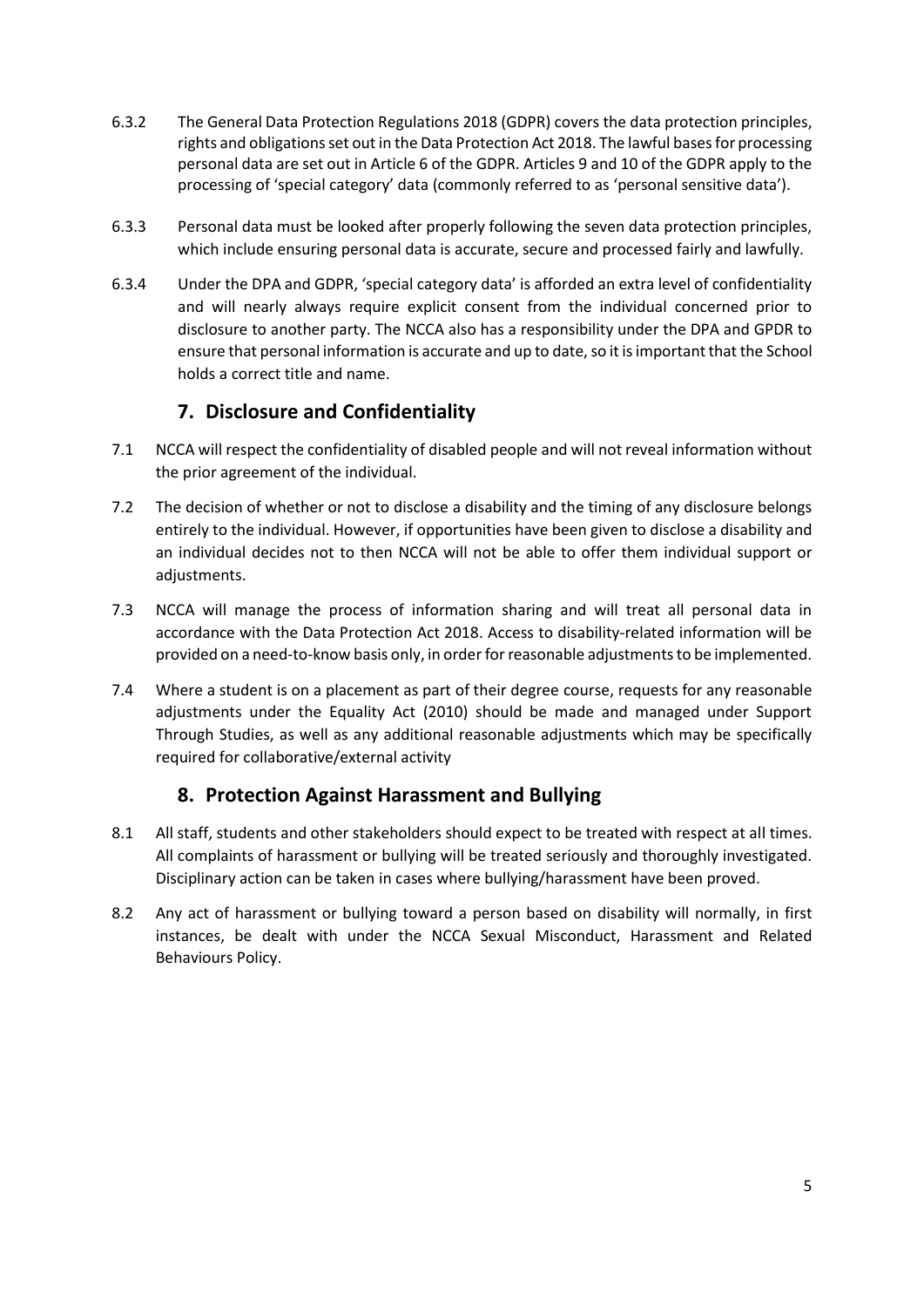<span id="page-5-0"></span>

## **The Protocols**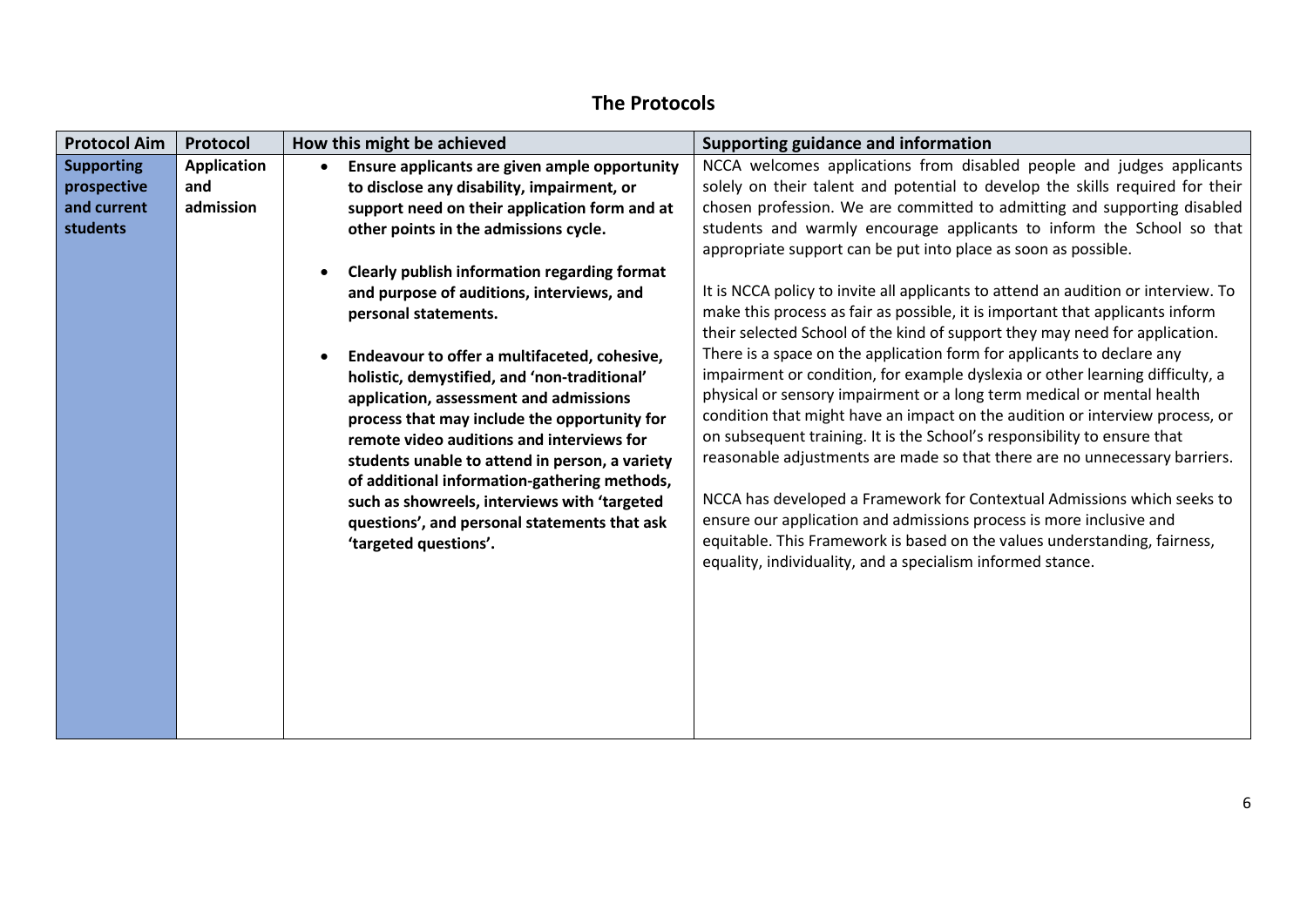| <b>Supporting</b> | <b>Current</b> | Clearly publish information regarding on   | A comprehensive review of all support offered across the NCCA can be found    |
|-------------------|----------------|--------------------------------------------|-------------------------------------------------------------------------------|
| prospective       | students       | course support including diagnostic tools, | in the Guide to Student Support published on the Student Support page of our  |
| and current       |                | counselling, and other supports            | website. Below is a brief summary.                                            |
| students          |                |                                            |                                                                               |
|                   |                |                                            | Disabled Student's Allowances (DSAs): DSAs are Government grants              |
|                   |                |                                            | available to eligible disabled students on higher education courses in        |
|                   |                |                                            | the UK to help with extra course costs they may incur during their            |
|                   |                |                                            | course as a direct result of their disability. The allowances can help to     |
|                   |                |                                            | pay for a non-medical personal helper, items of specialist equipment,         |
|                   |                |                                            | assistive software, travel, and other course-related costs. The               |
|                   |                |                                            | allowance is neither means-tested nor repayable. DSAs are not                 |
|                   |                |                                            | available to all students, but are subject to eligibility criteria, which are |
|                   |                |                                            | stated on the Gov.uk website, together with the amounts payable.              |
|                   |                |                                            | Counselling, Mental Health and Wellbeing Services: All Schools can            |
|                   |                |                                            | help students to arrange to see a counsellor free of charge. Many             |
|                   |                |                                            | Schools will also have in-house mental health and wellbeing services.         |
|                   |                |                                            | All NCCA Schools now also have access to the Togetherall. This is an          |
|                   |                |                                            | online mental health and wellbeing service that all staff and students        |
|                   |                |                                            | can use anonymously.                                                          |
|                   |                |                                            |                                                                               |
|                   |                |                                            |                                                                               |
|                   |                |                                            |                                                                               |
|                   |                |                                            |                                                                               |
|                   |                |                                            |                                                                               |
|                   |                |                                            |                                                                               |
|                   |                |                                            |                                                                               |
|                   |                |                                            |                                                                               |
|                   |                |                                            |                                                                               |
|                   |                |                                            |                                                                               |
|                   |                |                                            |                                                                               |
|                   |                |                                            |                                                                               |
|                   |                |                                            |                                                                               |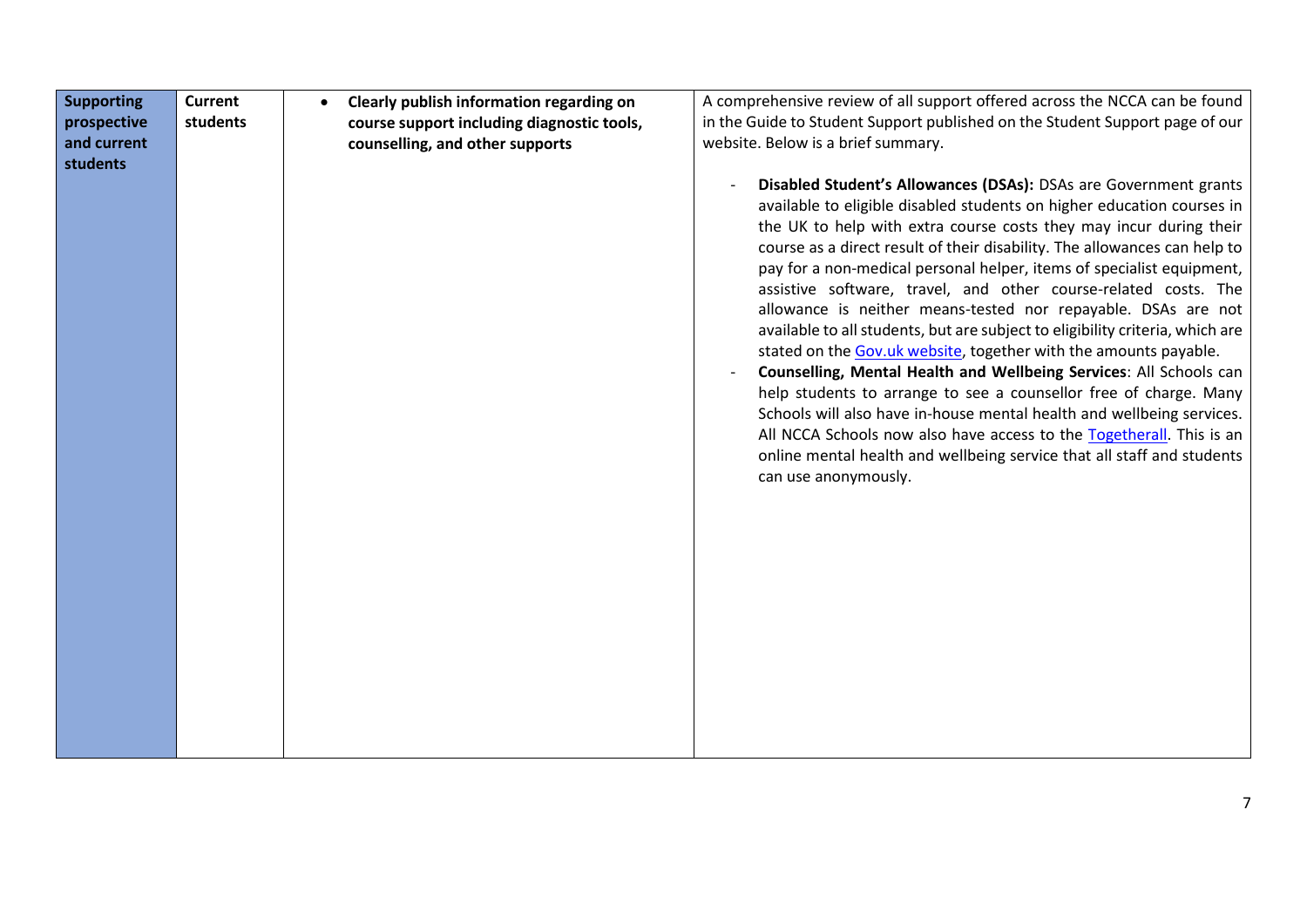| <b>Supporting</b><br>prospective<br>and current<br>students | <b>Current</b><br>students                  |                                                                                                                                                                                                                                                                                                                                                                                                                                                                                                                                                |  |
|-------------------------------------------------------------|---------------------------------------------|------------------------------------------------------------------------------------------------------------------------------------------------------------------------------------------------------------------------------------------------------------------------------------------------------------------------------------------------------------------------------------------------------------------------------------------------------------------------------------------------------------------------------------------------|--|
|                                                             | <b>Support</b><br>through<br><b>Studies</b> | The NCCA Support Through Studies Policy refers to a student's ability to<br>Ensure that processes under the NCCA Support<br>engage positively and fully with their Course of study and to fulfil the<br>Through Studies, whether formal or informal<br>expectations of the training and course. The full policy can be found on the<br>policy are thoroughly followed:<br>Policies and Procedures page of our website.<br>Both formal procedures and informal<br>$\circ$                                                                       |  |
|                                                             |                                             | resolution can make use of action plans.<br>Support Through Studies compromises of informal frontline resolutions and<br>more formal procedures. The policy has three stages under which a student<br>Ensure all students are aware of the Support<br>may be formally referred, although the principles can be informally followed<br>through Studies Policy and how it can support<br>where appropriate. When the Support Through Studies policy is being used,<br>them.<br>even informally, the student should always be made aware of this. |  |
|                                                             |                                             | Aim for maximum flexibility in responding to<br>It is important to remember that the Support Through Studies Policy is<br>request for reasonable adjustments for<br>intended to be a positive and supportive process rather than a punitive<br>example:<br>one. Support Through Studies should create a dialogue that allows student to<br>Provision of reading lists that indicate to<br>$\circ$<br>take ownership of their education and training.<br>students which readings are considered<br>to be key to the course or particularly      |  |
|                                                             |                                             | As part of informal frontline resolutions, student may be offered Learning<br>relevant to a session or theme within<br>Plans/Agreements. This is an agreement between the student and the School.<br>the course.<br>It is a written statement that describes the type of support required and how<br>Provision of assessment format<br>$\bigcirc$<br>this is provided. A Learning Plan/Agreement can be put in place at any time if<br>alongside adjustments such as extra<br>a need is identified.<br>time, a separate or familiar room with  |  |
|                                                             | Support<br>through<br><b>Studies</b>        | This is intended to be practical and positive to ensure that everyone's needs<br>opportunity to familiarise in advance.<br>are met. This can guarantee, for example, that all course documents are<br>Consideration of adjustments to<br>$\circ$<br>available in a range of formats; that any filmed material presented is<br>assessment scheduling.                                                                                                                                                                                           |  |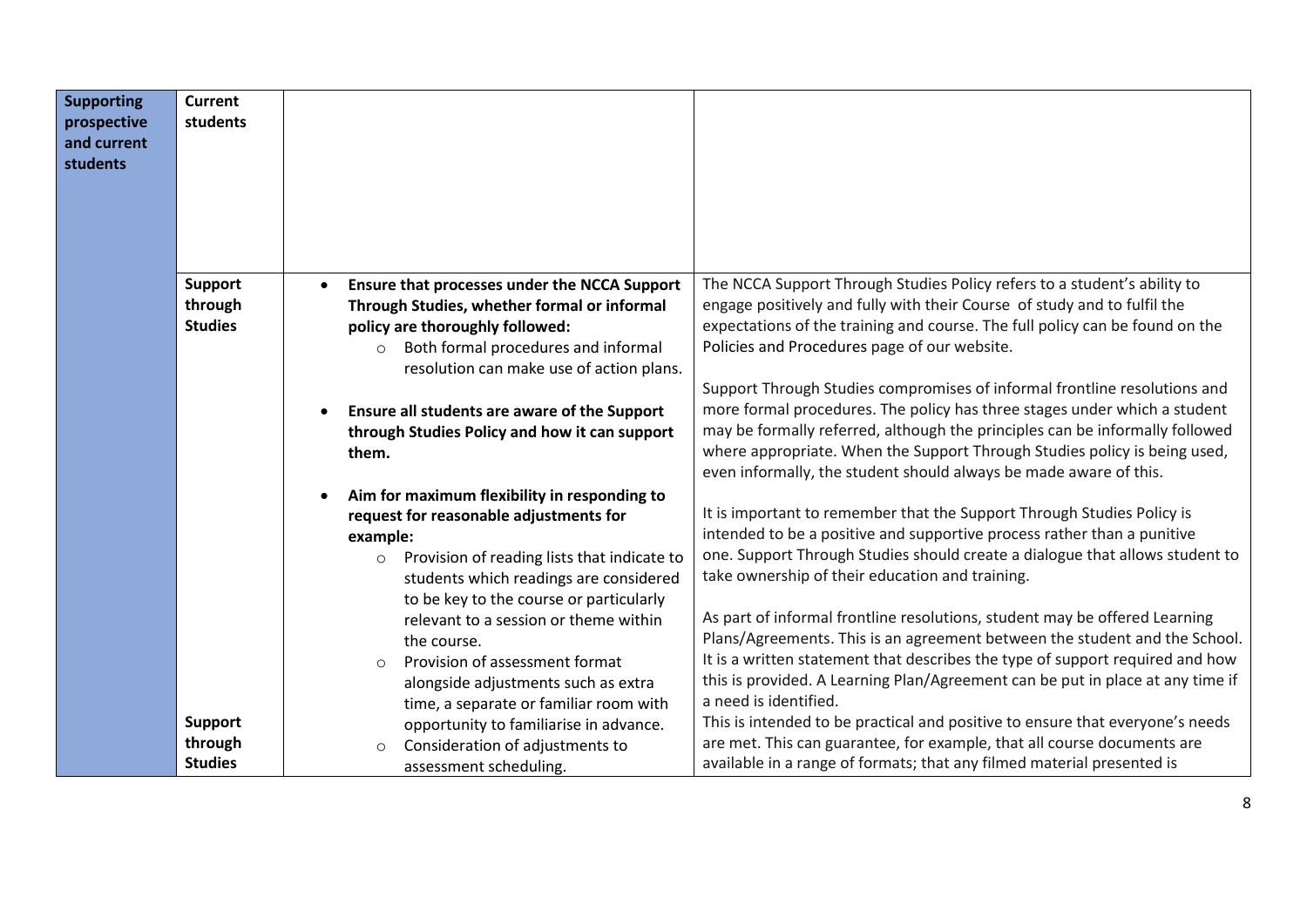| <b>Supporting</b> | Permission to record lectures or take<br>$\bigcirc$ | captioned; and that arrangements are made for note-takers, communication        |
|-------------------|-----------------------------------------------------|---------------------------------------------------------------------------------|
| prospective       | notes on a computer, and access to                  | support workers etc.                                                            |
| and current       | lecture capture.                                    |                                                                                 |
| students          | Library adjustments including extended              | A senior member of staff or a dyslexia specialist will arrange a meeting before |
|                   | loans.                                              | or as near the start of the course as possible to produce the Learning          |
|                   | Provision of a specialist SpLD tutor or<br>$\circ$  | Plan/Agreement. There will be regular meetings to review and revise this        |
|                   | mentor via DSA funding (if needed) to               | plan to ensure that it is still fit for purpose.                                |
|                   | help students develop strategies for                |                                                                                 |
|                   | managing stress, the impact of their                | Learning Plans/Agreements may also include reasonable adjustments. These        |
|                   | condition, maintain realistic study                 | are changes made to the teaching, learning and/or assessment of a course to     |
|                   | patterns and develop a sustainable and              | enable a student to fully participate in class.                                 |
|                   | effective routine.                                  |                                                                                 |
|                   | Additional preparation and support for<br>$\circ$   | Reasonable adjustment may also include alternative assessments such as:         |
|                   | placements, presentations, work                     | $\bullet$                                                                       |
|                   |                                                     | a viva,                                                                         |
|                   | experience and national or international            | group discussion, or                                                            |
|                   | visits/exchanges to offset stress and to            | visual presentation instead of written work.                                    |
|                   | anticipate and identify further barriers            |                                                                                 |
|                   | in a timely way.                                    | These assessments are not to be an 'easy option' or provided on                 |
|                   |                                                     | 'compassionate grounds'. They should be equally demanding in terms of           |
|                   |                                                     | research, preparation, and organisation of ideas. Work presented in an          |
|                   |                                                     | 'alternative' way should be equally rigorous in terms of the learning           |
|                   |                                                     | outcomes, even if students use a different route to display this and assessors  |
|                   |                                                     | should be prepared to use the full range of marks when grading the work.        |
|                   |                                                     |                                                                                 |
|                   |                                                     | The formal Support Through Studies procedures may be instigated to provide      |
|                   |                                                     | structured, individual support to a student. The policy is designed to provide  |
|                   |                                                     | a framework within which a School can hold a dialogue with a student and        |
|                   |                                                     | agree, as far as possible, on what the School might reasonably expect of the    |
|                   |                                                     | student and what the student might reasonably expect of the School.             |
|                   |                                                     |                                                                                 |
|                   |                                                     |                                                                                 |
|                   |                                                     |                                                                                 |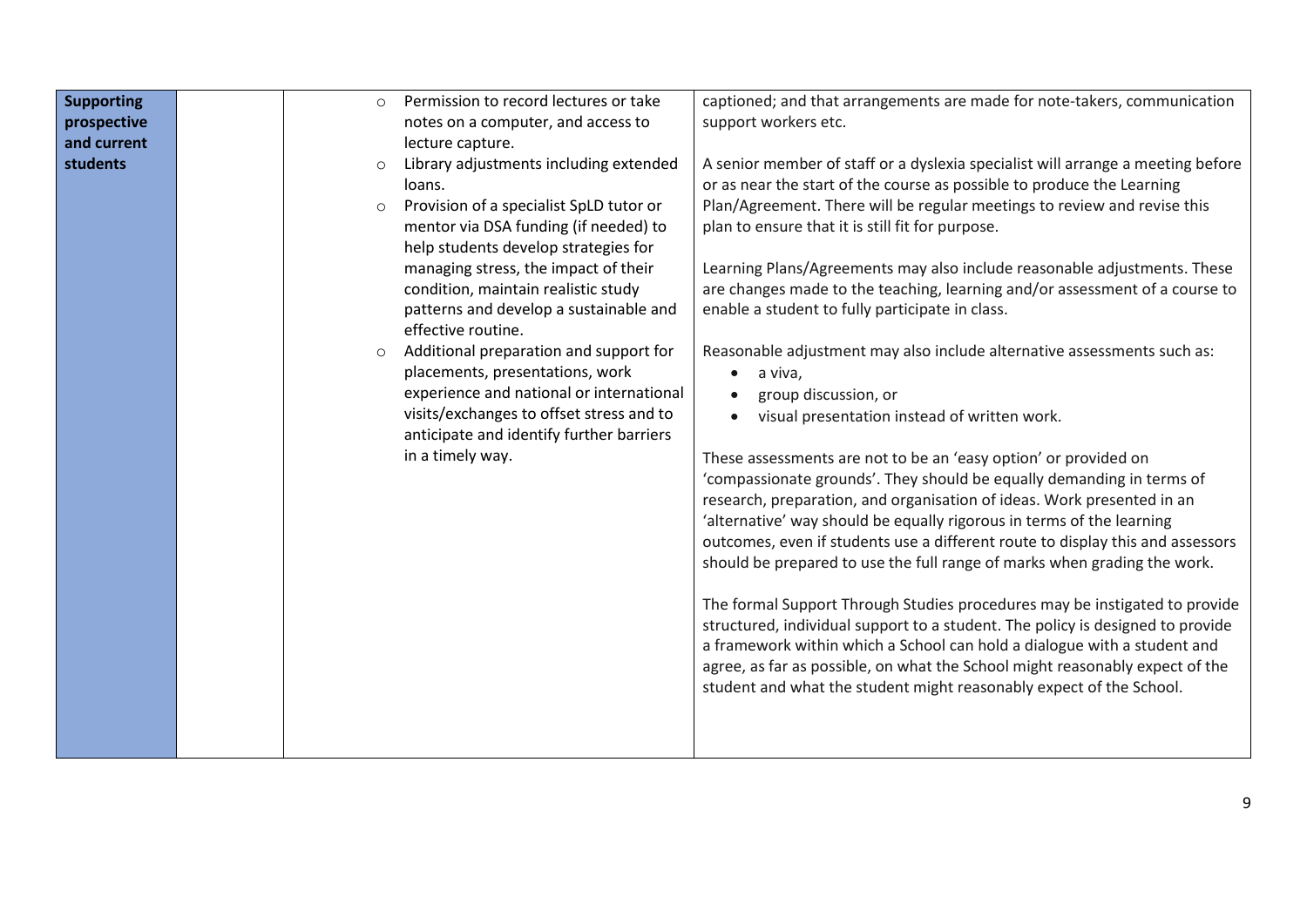| Below is a set of best practice and guiding principles that NCCA may wish to consider when developing staff-related policies, processes, and procedures. |                                                 |                                                                                                                                                                                                                                                                                                     |                                                                                                                                                                                                                                                                                                                                                                                                                                                                                     |
|----------------------------------------------------------------------------------------------------------------------------------------------------------|-------------------------------------------------|-----------------------------------------------------------------------------------------------------------------------------------------------------------------------------------------------------------------------------------------------------------------------------------------------------|-------------------------------------------------------------------------------------------------------------------------------------------------------------------------------------------------------------------------------------------------------------------------------------------------------------------------------------------------------------------------------------------------------------------------------------------------------------------------------------|
| Protocol<br>Aim                                                                                                                                          | Protocol                                        | How this might be achieved<br>$\bullet$                                                                                                                                                                                                                                                             | Supporting guidance and information                                                                                                                                                                                                                                                                                                                                                                                                                                                 |
| <b>Supporting</b><br>prospective<br>and current<br>staff                                                                                                 | <b>Fulfilling the</b><br><b>Equality Act</b>    | Ensure there is internal expertise and<br>knowledge of the Equality Act and other<br>relevant legislation within the school.                                                                                                                                                                        | It is against the law for employers to discriminate people because of a<br>disability. The Equality Act 2010 protects employees and applicants and covers<br>the following areas:<br>application forms<br>$\bullet$<br>interview arrangements<br>$\bullet$<br>aptitude or proficiency tests<br>job offers<br>$\bullet$<br>terms of employment, including pay<br>promotion, transfer, and training opportunities<br>$\bullet$<br>dismissal or redundancy<br>discipline and grievance |
|                                                                                                                                                          | <b>Recruitment</b><br>and<br><b>Application</b> | Employment criteria shown in the job<br>$\bullet$<br>descriptions and vacancy advertisements<br>should be significant, objective, and<br>appropriate to that particular post.<br>It would be inappropriate, for example,<br>$\circ$<br>to specify a high level of mobility for a<br>sedentary post. | NCCA welcome and encourage employment applications from disabled<br>people. NCCA is committed to ensuing no employment advertisement and job<br>description presents unnecessary barriers to individuals.<br>Under the Equality Act 2010, a potential employer can only ask about health<br>or disability in the following ways:<br>to help decide if a person is able to carry out a task that is an<br>$\bullet$<br>essential part of the role;                                   |
| <b>Supporting</b><br>prospective<br>and current<br>staff                                                                                                 | <b>Recruitment</b><br>and<br><b>Application</b> | Job advertisements should be non-<br>discriminatory and written in a style that<br>encourages applications from<br>underrepresented groups, including those with<br>impairments, as defined by the Equality Act<br>2010                                                                             | to find out if a person is able to take part in an interview;<br>to decide is reasonable adjustments are needed for the selection<br>process;<br>if an employer is actively trying to increase the number of disabled<br>$\bullet$<br>people they employ;<br>if an employer needs to know or the purposes of national security<br>checks;                                                                                                                                           |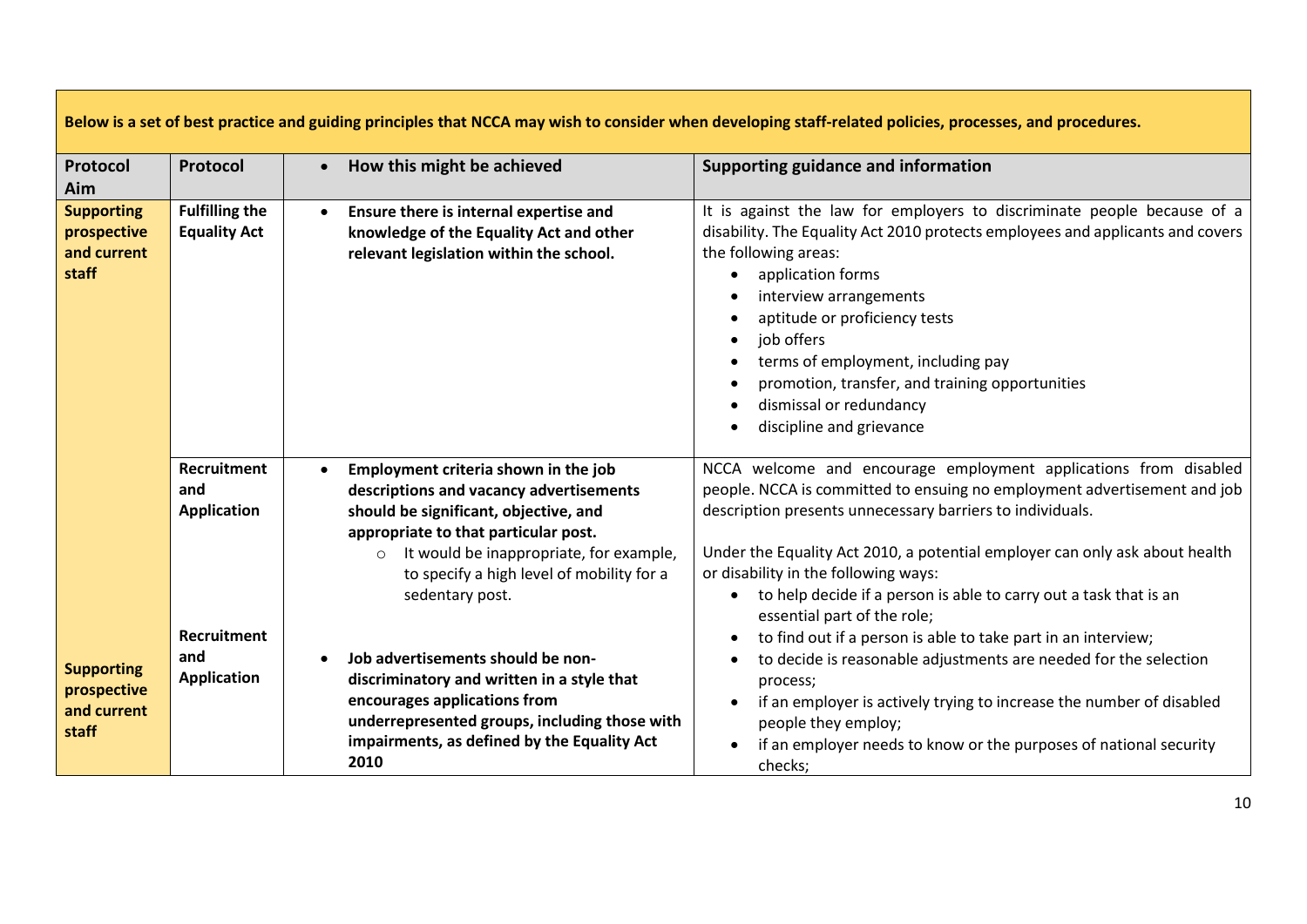|                                     | When inviting prospective staff to an<br>interview, ask if they require any specific<br>arrangements to be made.                                                                                                                                                                                                                                                                                                                               | When inviting a candidate to interview, it is recommended that NCCA<br>endeavour to ensure that an individual's needs are met by, for example:<br>securing ground floor interview rooms,<br>changing the font on question papers,<br>printing assessments on coloured paper,<br>allowing additional time to complete written assessments or tests.                                                                                                                                                                                                                                                                                                                                             |
|-------------------------------------|------------------------------------------------------------------------------------------------------------------------------------------------------------------------------------------------------------------------------------------------------------------------------------------------------------------------------------------------------------------------------------------------------------------------------------------------|------------------------------------------------------------------------------------------------------------------------------------------------------------------------------------------------------------------------------------------------------------------------------------------------------------------------------------------------------------------------------------------------------------------------------------------------------------------------------------------------------------------------------------------------------------------------------------------------------------------------------------------------------------------------------------------------|
| <b>Support for</b><br>current staff | Ensure there is internal expertise within school<br>to assist and support prospective and current<br>staff.                                                                                                                                                                                                                                                                                                                                    | All staff employed at NCCA should expect to be fully supported in the carrying<br>out of their duties. In addition to reasonable working adjustments, a range of<br>support may be offered to all staff that may be particularly relevant to those<br>with complex and diverse needs.                                                                                                                                                                                                                                                                                                                                                                                                          |
|                                     | It is good practice to make reasonable efforts<br>to find suitable alternative employment or<br>alternative employment with no loss of status<br>or grade should a disabled staff member be<br>unable to continue with their existing duties.<br>This should also include appropriate training if<br>required.                                                                                                                                 | Reasonable efforts will be made to enable a member of staff who becomes<br>disabled or whose level of disability increases to continue working in the post<br>in which they were originally employed. Staff may discuss making an<br>application to Access to Work or similar support groups with their Line<br>Manager to make an external assessment of their working environment and to<br>recommend the purchase of supporting equipment.                                                                                                                                                                                                                                                  |
|                                     | It is good practice to periodically review their<br>role and working conditions of disabled staff<br>and especially if there are any changes to their<br>disability. For example:<br>$\circ$ Disabled staff may be given the<br>opportunity to meet annually to<br>discuss any current employment issues,<br>training or developmental needs<br>This could be part of the appraisal<br>$\circ$<br>review procedure or a separate<br>discussion | In situations where suitable alternative work cannot be identified, or where an<br>employee is unable to continue employment for reasons relating to their<br>disability, it is best practice provide reasonable assistance to help that<br>individual in their departure. This may include, but is not limited to:<br>investigation into the possibility of retirement on grounds of ill health<br>identification of appropriate external sources of advice and assistance<br>A disabled employee cannot be chosen for redundancy because of their<br>disability and an employee cannot be forced to retire if they become<br>disabled. These practices are contravene the Equality Act 2010. |
|                                     |                                                                                                                                                                                                                                                                                                                                                                                                                                                | The role and working conditions of disabled staff will be reviewed<br>periodically, according to individual needs, and especially in light of any                                                                                                                                                                                                                                                                                                                                                                                                                                                                                                                                              |